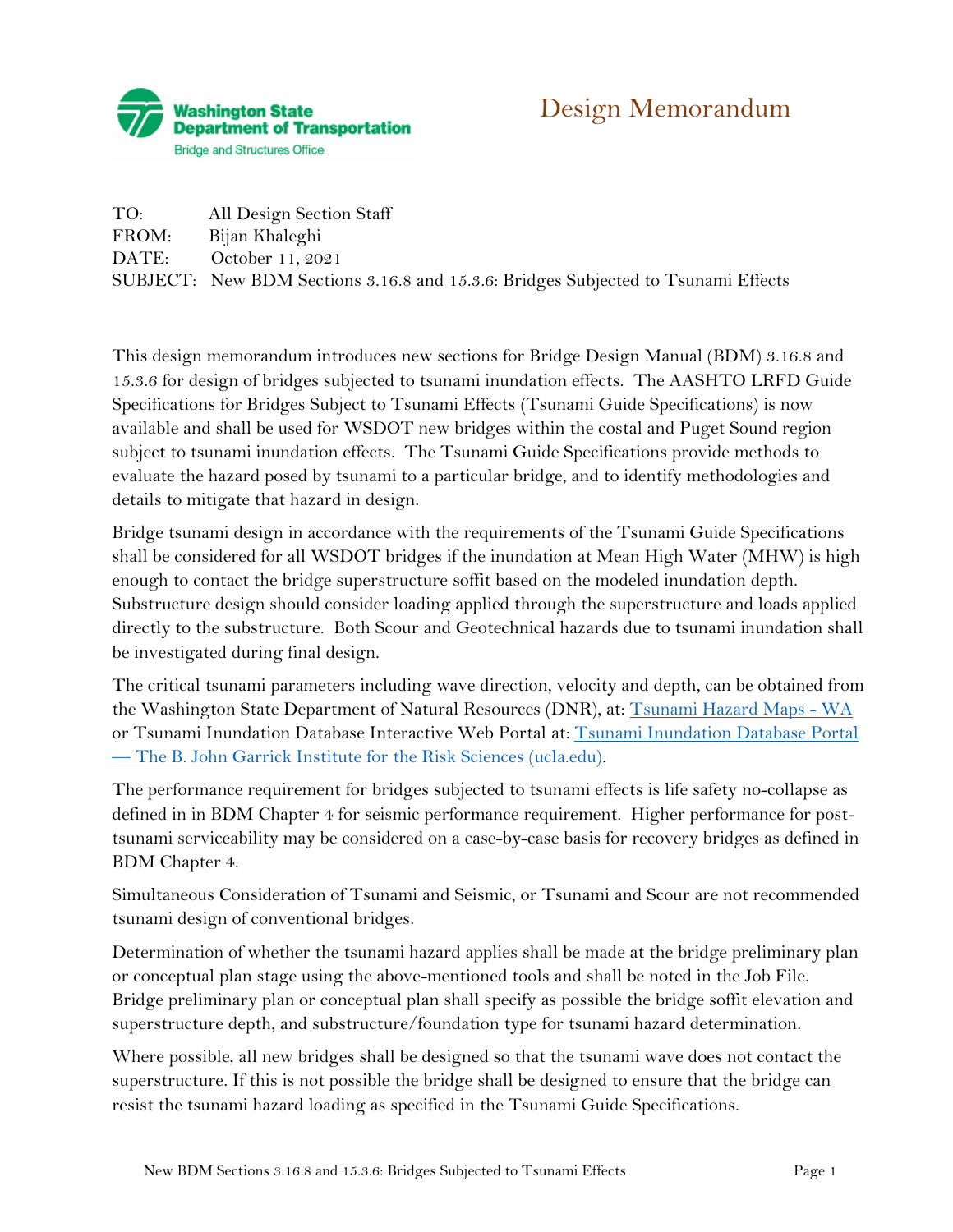The provisions outlined in Section 7 of the Tsunami Guide Specifications for: reduction of tsunami loading, accommodation of forces, geometric proportioning, venting, and sacrificial elements could be with the approval of the Bridge Design Engineer regardless of the contracting method.

## **Background**

The Tsunami Guide Specifications are intended for the design and construction of conventional bridges to resist the effects of tsunami waves. The conventional bridges are taken as those that:

- Have slab, beam, or box girder superstructures
- Are supported by pier and abutment substructures
- Are founded on shallow or deep foundations
- Have minimal changes in elevation along the bridge length
- Are straight in plan view (including skewed but not curved)

The tsunami design requirements for non-conventional bridges shall be considered on a case-bycase basis and consultation with the Bridge and Structures Office.

If you have any questions regarding this policy memorandum, please contact Nick Rodda at Nick.Rodda@wsdot.wa.gov (360) 705-7192 or Bijan Khaleghi [Bijan.Khaleghi@wsdot.wa.gov](about:blank) at (360) 705-7181.

cc: TBD, Construction Office – 47354

Craig Boone, Bridge and Structures – 47340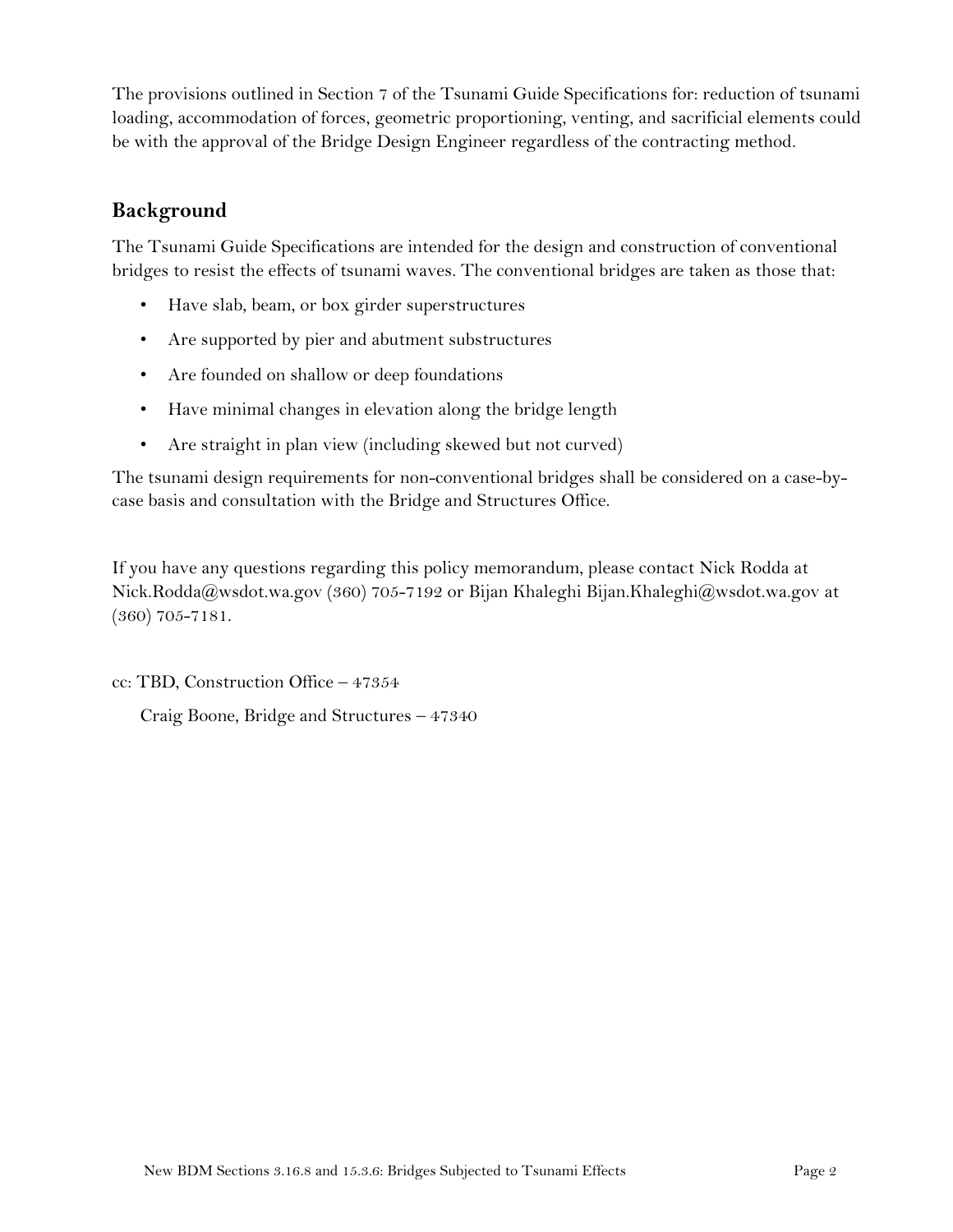## **BDM Section 3.16.8: Bridges Subjected to Tsunami Effects**

The Tsunami Guide Specifications are intended for the design and construction of conventional bridges to resist the effects of tsunami waves. The conventional bridges are taken as those that:

- Have slab, beam, or box girder superstructures
- Are supported by pier and abutment substructures
- Are founded on shallow or deep foundations
- Have minimal changes in elevation along the bridge length
- Are straight in plan view (including skewed but not curved)

The tsunami design requirements for non-conventional bridges shall be considered on a case-bycase basis and consultation with the Bridge and Structures Office.

Determination of whether the tsunami hazard applies shall be made at the bridge preliminary plan or conceptual plan stage using the above-mentioned tools and shall be noted in the Job File. Bridge preliminary plan or conceptual plan shall specify as possible the bridge soffit elevation and superstructure depth, and substructure/foundation type for tsunami hazard determination.

Where possible, all new bridges shall be designed so that the tsunami wave does not contact the superstructure. If this is not possible the bridge shall be designed to ensure that the bridge can resist the tsunami hazard loading as specified in the Tsunami Guide Specifications.

A bridge superstructure shall be considered for the tsunami hazard if the inundation at Mean High Water (MHW) is high enough to contact the bridge superstructure soffit based on the modeled inundation depth. Substructure design should consider loading applied through the superstructure and loads applied directly to the substructure. Both Scour and Geotechnical hazards due to tsunami inundation shall be investigated during final design.

The critical tsunami parameters including wave direction, velocity and depth, can be obtained from the Washington State Department of Natural Resources (DNR), at: [Tsunami Hazard Maps -](about:blank#tsunami-hazard-maps) WA or Tsunami Inundation Database Interactive Web Portal at: [Tsunami Inundation Database Portal](about:blank)  — [The B. John Garrick Institute for the Risk Sciences \(ucla.edu\).](about:blank)

The performance requirement for bridges subjected to tsunami effects is life safety no-collapse as defined in in BDM Chapter 4 for seismic performance requirement. Higher performance for posttsunami serviceability may be considered on a case-by-case basis for recovery bridges as defined in BDM Chapter 4.

Simultaneous Consideration of Tsunami and Seismic, or Tsunami and Scour are not recommended tsunami design of conventional bridges.

The provisions outlined in Section 7 of the Tsunami Guide Specifications for: reduction of tsunami loading, accommodation of forces, geometric proportioning, venting, and sacrificial elements could be with the approval of the Bridge Design Engineer regardless of the contracting method.